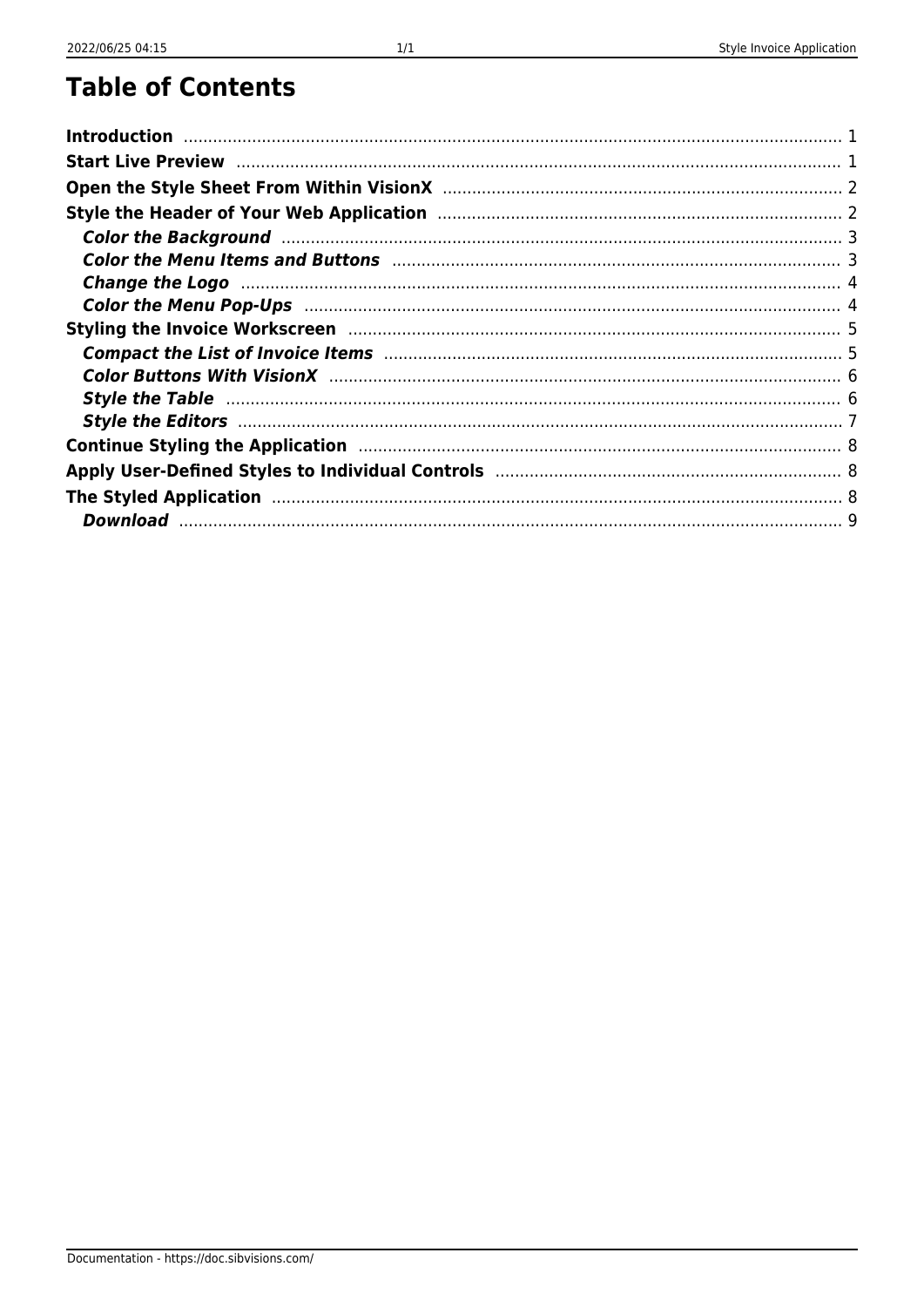# <span id="page-1-0"></span>**Introduction**

The objective of this tutorial is changing the look and feel of the invoice web application (from a former example) with VisionX. You can download the example from the VisionX Solution Store. Refer to [the VisionX documentation "Create an Invoice Application"](https://doc.sibvisions.com/visionx/invoice_application) where the example and its purpose are described in detail.

## <span id="page-1-1"></span>**Start Live Preview**

VisionX has some comfortable features that enable you to easily adapt the style and appearance of your application in the web. One of these features is the Live Preview: all changes made in the visual designer are immediately displayed in the browser window. To start the Live Preview, press the "Preview" button (1).

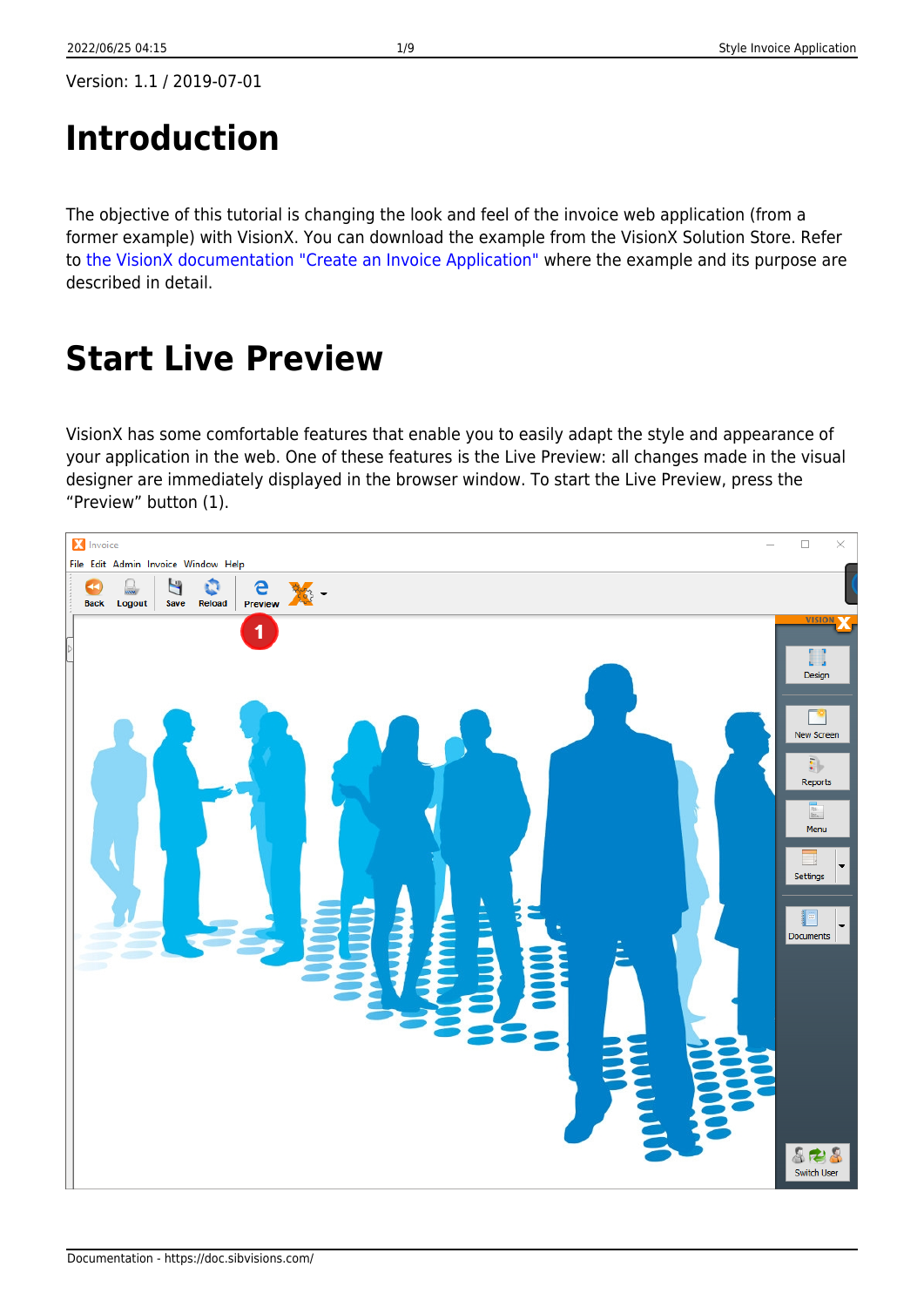# <span id="page-2-0"></span>**Open the Style Sheet From Within VisionX**

The appearance of your web application is mainly controlled by cascading style sheets (.css-files). We can override existing styles and create new ones by editing an external style sheet, which resides as /WebContent/application.css per default.

You can open the style sheet from within VisionX by pressing the arrow beside the "Settings" button (1) and selecting "Web".

In the following wizard, select the tab page "Styles" (2).

|   | <b>X</b> Invoice  | File Edit Admin Invoice Window Help                                                                                       |                                                             |                                                  |                            |                                               | $\overline{\phantom{0}}$ | $\Box$<br>$\times$                                                                                                                                          |
|---|-------------------|---------------------------------------------------------------------------------------------------------------------------|-------------------------------------------------------------|--------------------------------------------------|----------------------------|-----------------------------------------------|--------------------------|-------------------------------------------------------------------------------------------------------------------------------------------------------------|
|   | ⋖⋖<br>Back Logout | U<br>o<br>Save<br>Reload                                                                                                  | Preview XX                                                  |                                                  |                            |                                               |                          |                                                                                                                                                             |
| E | sti Lib           | Web Application Settings<br>Đ<br>Details<br>Images<br>Search<br>1/<br>$\mathbf 2$<br>$3 * 1$<br>4<br>5<br>$\bigcup$ Apply | <b>Web Application Settings</b><br>$\overline{2}$<br>Styles | Put your custom application styles in this file. | O<br>$\blacksquare$ Finish | $\Box$<br><b>is de en</b><br>A<br>v<br>Cancel |                          | <b>VISION</b><br>$L = 1$<br>Design<br>New Screen<br>卦<br>Reports<br>$\frac{1}{\sqrt{2}}$<br>Menu<br>$\blacktriangledown$<br>Settings<br>1<br>▼<br>Documents |
|   |                   |                                                                                                                           |                                                             |                                                  |                            |                                               |                          | 873<br>Switch User                                                                                                                                          |

## <span id="page-2-1"></span>**Style the Header of Your Web Application**

Let's start with the header. We want the look and feel to match our VisionX corporate design: it should look light, modern, and with an orange touch.

Let's specify the color scheme we want to use: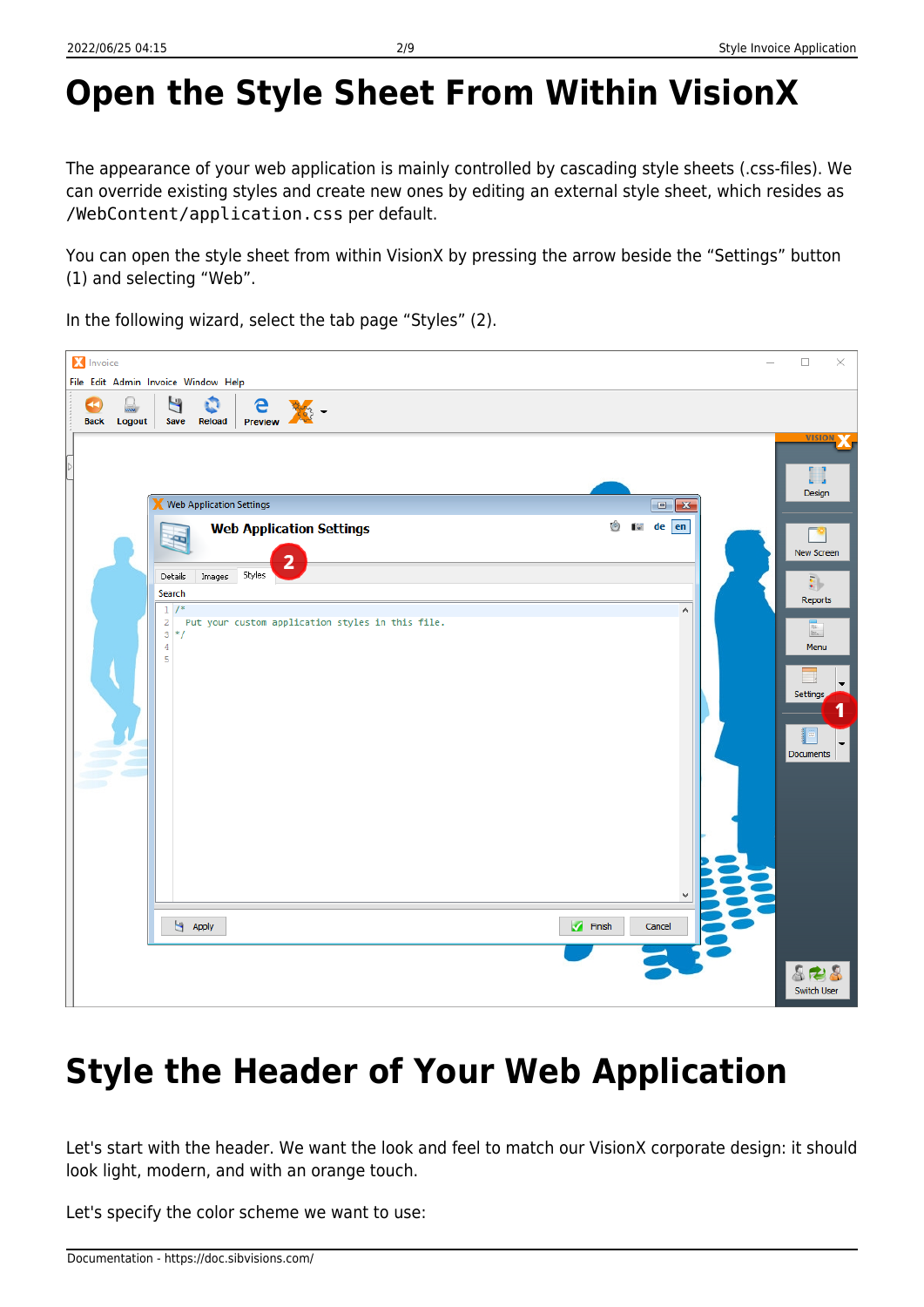- #FFFFFF "white" for the background
- #C5C5C5 a light grey for control borders
- #464646 a dark grey for text and buttons
- #FF8C00 "darkOrange" for highlighted buttons and items
- #FFD199 a light orange for current selections

To achieve that, we simply override some of the default styles of our Valo theme in VisionX.

### <span id="page-3-0"></span>**Color the Background**

Our first step is to color the background of the top area and its menu bar. We also move the border from the top of the menu bar to the bottom. Copy the following styles into your "Web Application Settings / Styles" window:

```
/* Header: Top-Area */
.jvx valo .corporation .toparea {
     background-color: white;
     box-shadow: none;
}
/* Header: Top-Menubar */
.jvx valo .v-menubar.jvxmenubar.topmenubar {
     background-color: white;
     background-image: none;
     border-bottom: solid 1px #C5C5C5;
     border-top: none;
}
```
The editor supports code completion. Just enter  $[CTRL] + [SPACE]$  to open the suggestion pop-up.

 $\pmb{\times}$ 

Press the "Apply" button to review the result in the live preview window:

 $\pmb{\times}$ 

#### <span id="page-3-1"></span>**Color the Menu Items and Buttons**

As the background is light now, we have to darken the items and buttons. We want them to change color on mouse hover:

```
/* Header: Menu Items */
.jvx_valo .corporate .v-menubar-topusermenu.jvxmenubar .v-menubar-menuitem
.v-menubar-menuitem-caption,
.jvx_valo .corporate .v-menubar-topusermenu.jvxmenubar .v-menubar-menuitem
.v-menubar-menuitem-caption .v-icon,
.jvx valo .v-menubar.jvxmenubar > .v-menubar-menuitem {
     color: #464646;
```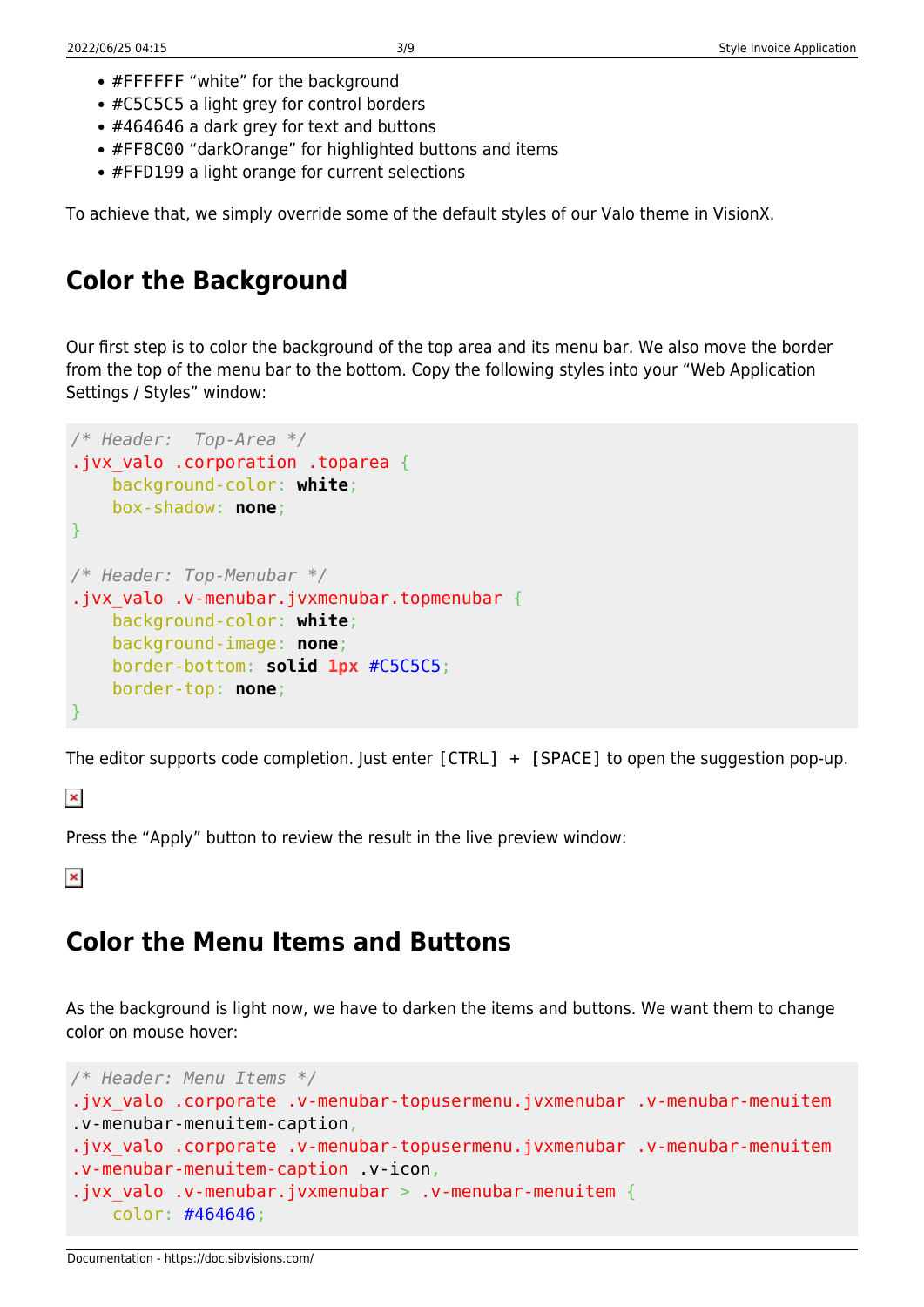text-shadow: **none**;

```
}
/* Header: Menu Items on Hover */
.jvx valo .v-menubar-topusermenu.jvxmenubar .v-menubar-
menuitem:hover:not(.v-menubar-menuitem-selected) .v-menubar-menuitem-
caption,
.jvx valo .v-menubar-topusermenu.jvxmenubar .v-menubar-
menuitem:hover:not(.v-menubar-menuitem-selected) .v-menubar-menuitem-caption
.v-icon,
.jvx valo .v-menubar.jvxmenubar > .v-menubar-
menuitem:hover:not(.active):not(.v-menubar-menuitem-selected) {
     color: darkOrange;
}
/* Header: Buttons */
.jvx valo .corporation .toparea .topbutton {
     background-color: #464646;
}
/* Header: Buttons on Hover */
.jvx_valo .corporation .toparea .topbutton:hover {
     background-color: darkOrange;
}
```
To review the result of that modification, press the "Apply" button again:

 $\pmb{\times}$ 

### <span id="page-4-0"></span>**Change the Logo**

To change the logo in the header's top left corner, we have to create a folder /WebContent/images and copy the [new logo](https://doc.sibvisions.com/_media/visionx/style_invoice_application/logo.png) into it. We append the name of the logo and its position as a small addition to the style sheet:

```
/* Header: Logo */
.jvx valo .corporation #companylogolink a {
     background-image: url("./images/logo.png");
     background-position: left center;
}
```
And voilà:

 $\pmb{\times}$ 

### <span id="page-4-1"></span>**Color the Menu Pop-Ups**

Looks good so far, but what if we click on a menu item? We have to change that color, too, according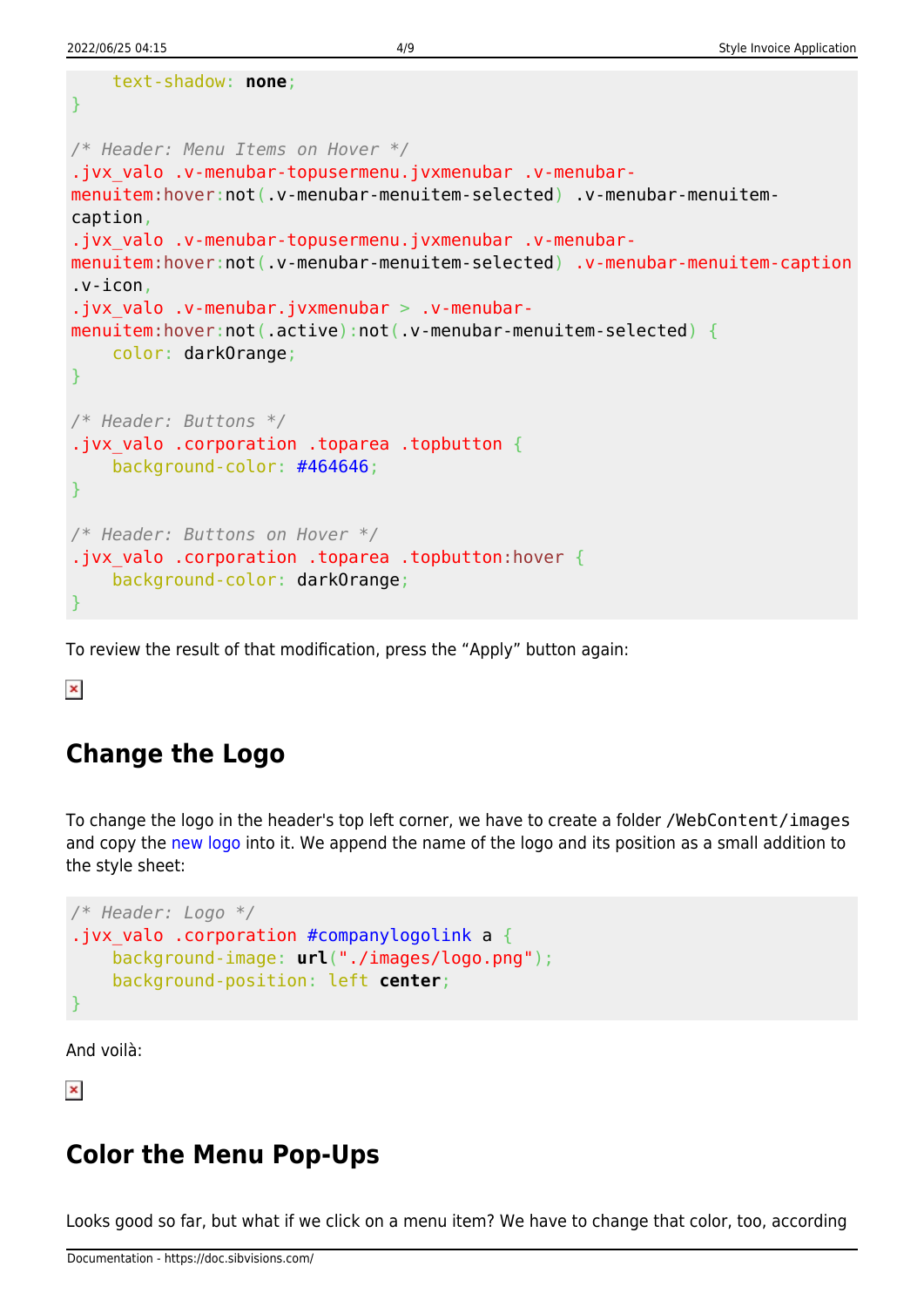to our scheme:

```
/* Header: Menu Items Popup */
.jvx valo .v-menubar-popup.jvxmenubarpopup:not(.usedefault) {
     background-color: white;
}
/* Header: Menu Items Popup Items */
.jvx_valo .popupContent .jvxmenubar .v-menubar-menuitem {
     color: #464646;
     text-shadow: none;
}
/* Header: Active Menu Items */
.jvx valo .v-menubar.jvxmenubar > .v-menubar-menuitem:active:before,
.jvx_valo .v-menubar.jvxmenubar > .v-menubar-menuitem:hover:before {
     background-color: transparent;
     background-image: none;
     box-shadow: none;
}
/* Header: Selected Menu Items and Menu Popup Items */
.jvx valo .v-menubar-popup.jvxmenubarpopup:not(.usedefault) .v-menubar-
menuitem-selected,
.jvx valo .v-menubar > .v-menubar-menuitem-selected,
.jvx valo .v-menubar > .v-menubar-menuitem-selected:hover,
.jvx valo .appmenu .v-button.jvxbutton.selected,
.jvx valo .appmenu .v-button.jvxbutton.v-button-noborder.selected {
     color: #464646;
     box-shadow: none;
     background-image: none;
     background-color: #FFD199;
     text-shadow: none;
}
```
Press "Apply" to update the Live Preview in your browser window:

 $\pmb{\times}$ 

## <span id="page-5-0"></span>**Styling the Invoice Workscreen**

Unfortunately, the original styling of the invoice workscreen does not match our new requirements. Let's improve the layout and apply our color scheme using the built-in VisionX tools.

#### <span id="page-5-1"></span>**Compact the List of Invoice Items**

First, we will reduce the margins of the invoice items in the component table to give it a more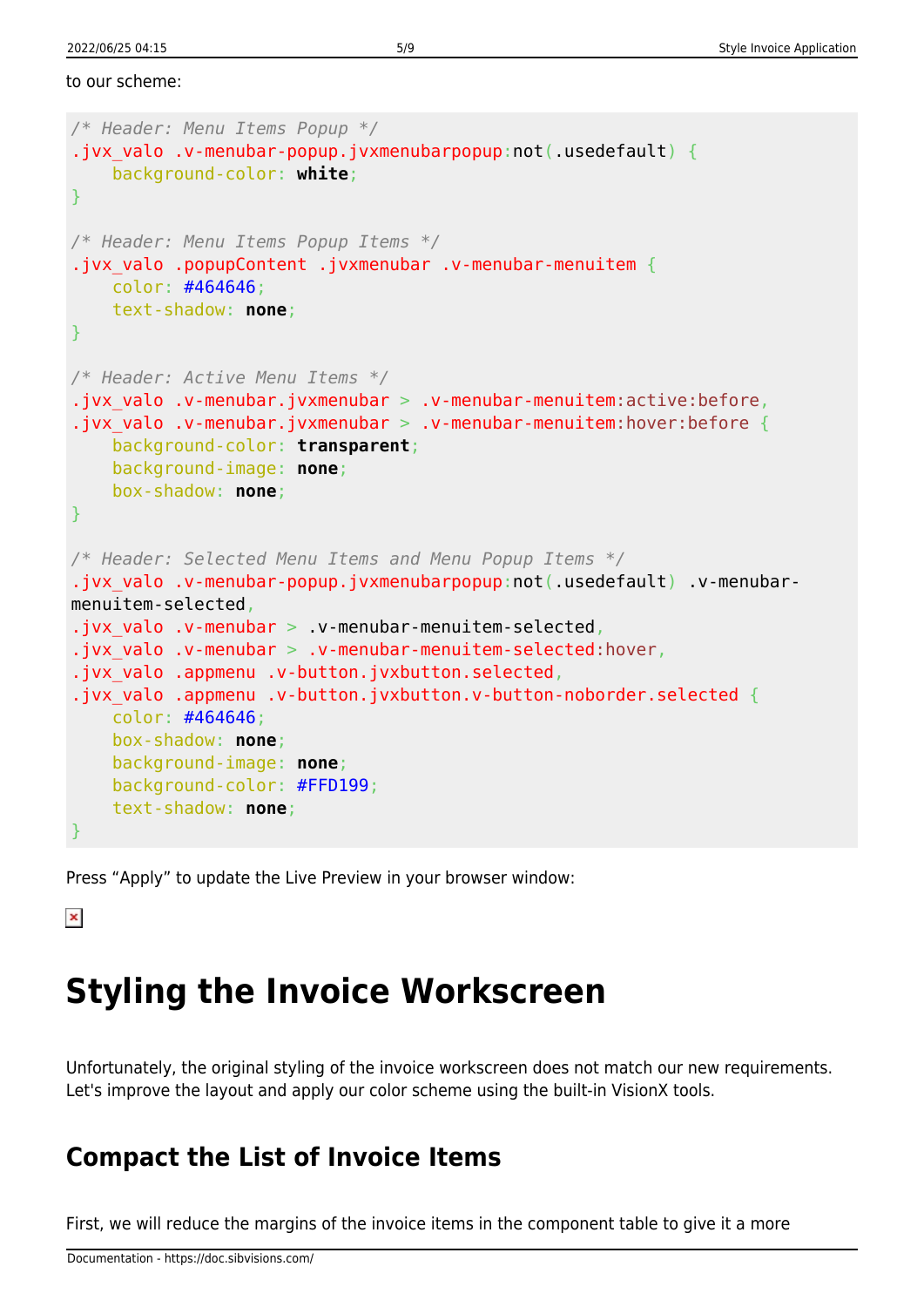compact look: open the workscreen "Invoice" in design mode and right click on any of the editors in the component table, such as the "Article" combobox (1). Reduce the surrounding margins in the properties-popup to "Left=0, Top=3, Right=0, Bottom=3" (2).

 $\pmb{\times}$ 

### <span id="page-6-0"></span>**Color Buttons With VisionX**

Let's change the button's colors next. Right click the "Export Invoice" button (1) and click on "Background…" (2) to open the color picker. Enter the RGB code #464646 (dark grey) of and press the "Finish" button (3) to apply the new color of the button.

 $\pmb{\times}$ 

Now apply the same steps for the "Add" buttons. Set the background color of the "Delete" button to #FF8C00 (dark orange). Finally, change the foreground color of the "Add new item" and the "Delete Item" buttons to #FF8C00 (dark orange).

All changes are immediately displayed in your Live Preview browser window:

 $\pmb{\times}$ 

### <span id="page-6-1"></span>**Style the Table**

Next, we address the table. We want the selected row to be highlighted in light orange and without the blue border. Moreover, the selected row's text as well as the header's text shall be bold.

Let's open the "Web Application Settings / Styles" window again and append the following styles to our application's style sheet:

```
/* Table: Selected row color */
.jvx valo .v-table .v-selected td {
     background: #FFD199 repeat-x !important;
     color: #464646;
     font-weight: bold;
}
/* Table: Selected row outer border */
.jvx_valo .v-table-focus {
     outline: none !important;
}
/* Table: Selected row inner border */
.jvx valo .v-table [class*="-row"].v-selected .v-table-cell-content {
     border-left-color: #C5C5C5;
}
/* Table: Header */
.jvx_valo .v-table-header {
```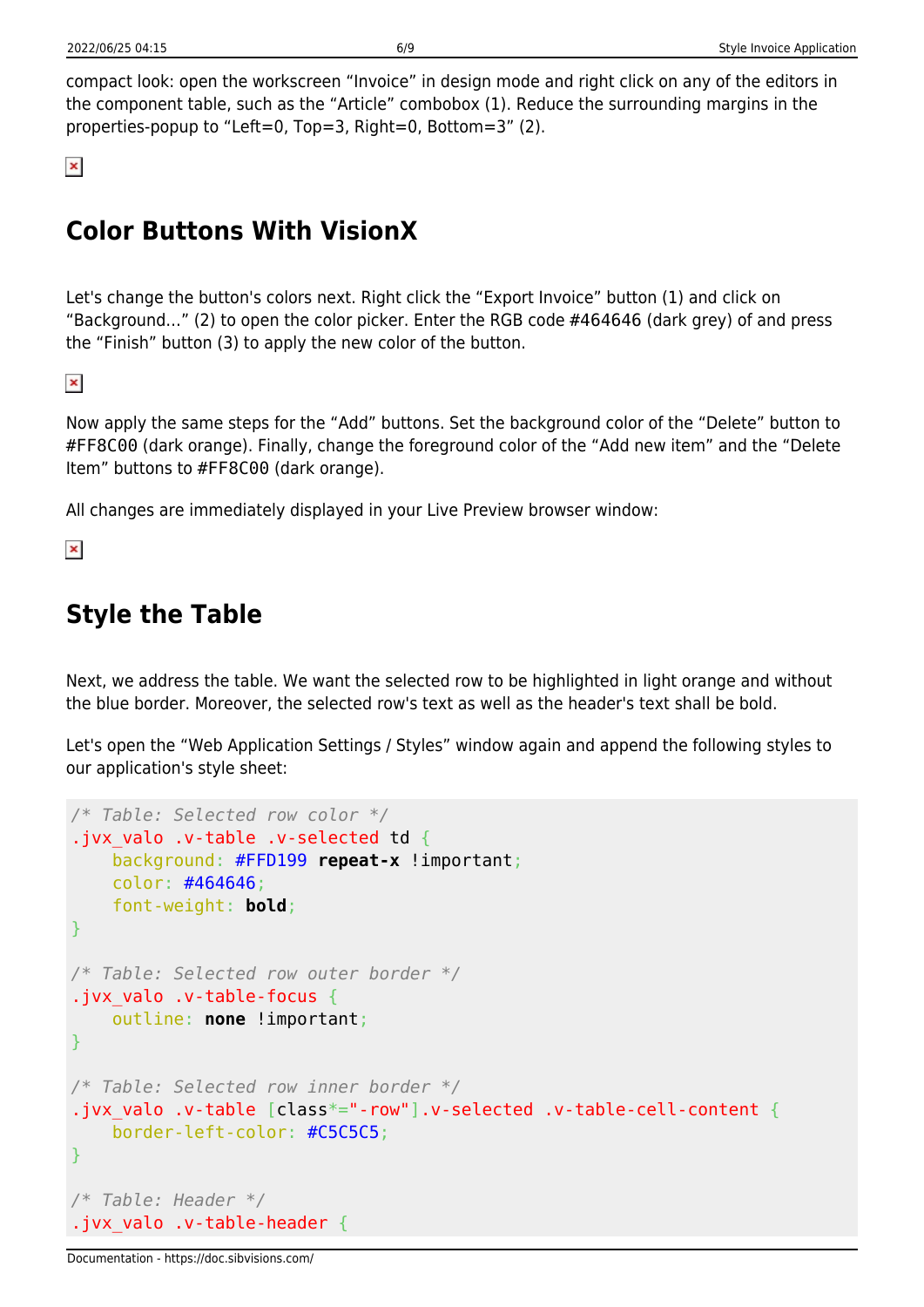```
 font-weight: bold;
```
}

Let's verify the change:

 $\pmb{\times}$ 

#### <span id="page-7-0"></span>**Style the Editors**

Finally, the border and highlight color of all focused editors and their currently selected content must be adapted to the new color scheme:

```
/* Editors: Border Focus */
.jvx valo .v-textfield:focus,
.jvx valo .v-filterselect [class*="input"]:focus,
.jvx valo .v-datefield [class*="textfield"]:focus,
.jvx valo .v-textarea:focus {
     border-color: darkOrange;
     -webkit-box-shadow: none;
     box-shadow: none;
     outline: none;
}
/* Editors: Selected value */
.jvx_valo .v-filterselect-suggestpopup .gwt-MenuItem-selected {
     background-color: #FFD199;
     background-image: none;
     color: black;
     text-shadow: none;
     outline: none;
}
/* Editors: Selection */
.jvx_valo .v-label::selection,
.jvx valo .v-textfield::selection,
.jvx valo .v-filterselect [class*="input"]::selection,
.jvx valo .v-datefield [class*="textfield"]::selection,
.jvx valo .v-textarea::selection {
     background: #FFD199;
}
```
Press "Apply" to review the change in the Live Preview in your browser window:

 $\pmb{\times}$ 

The new style not only applies to textboxes but to other editors as well (such as comboboxes, textareas, datefields).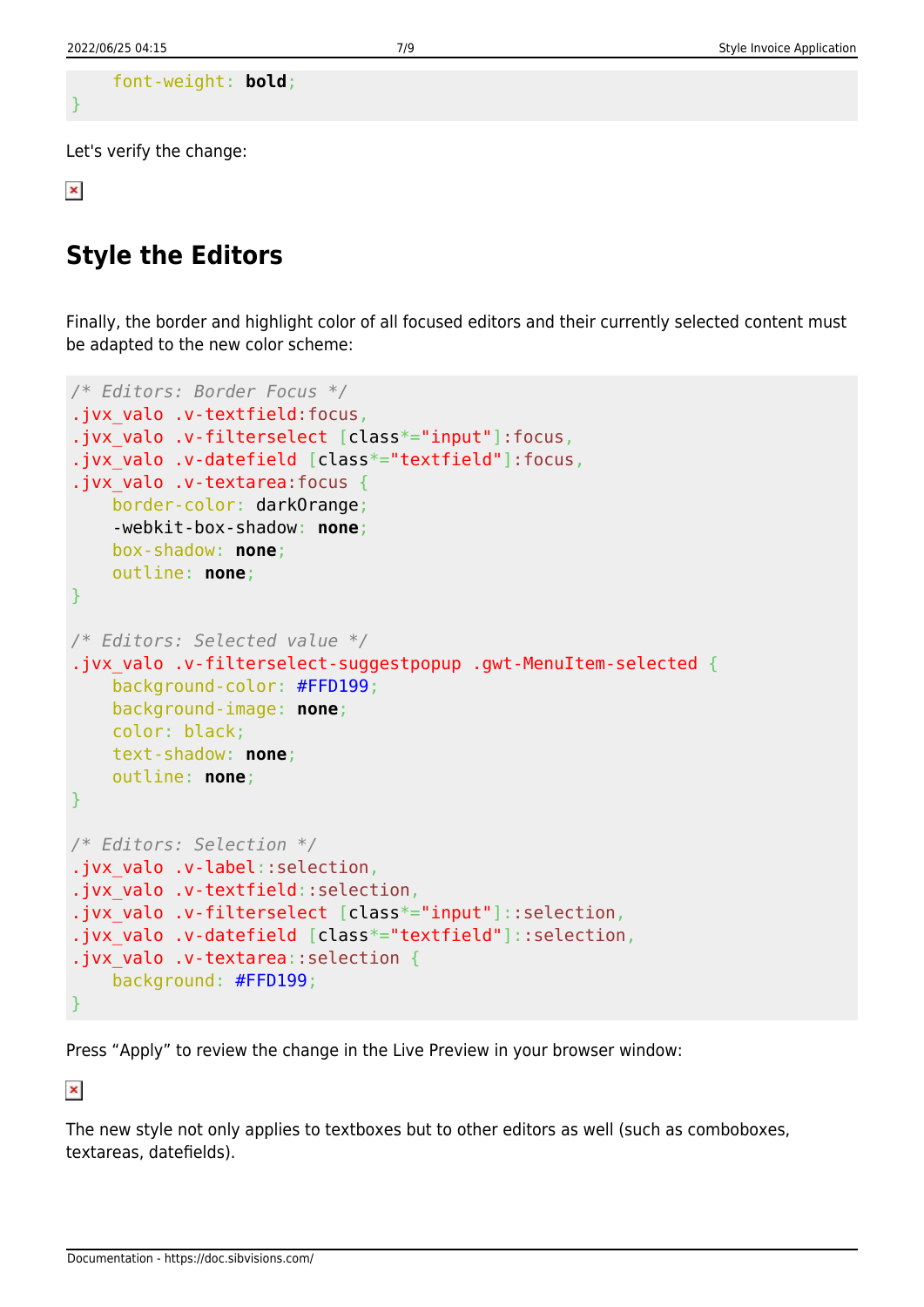# <span id="page-8-0"></span>**Continue Styling the Application**

Of course, to apply the new look and feel to the entire application and all its workscreens, further style adaptations are necessary.

To identify the .css selectors you need to overwrite, inspect the underlying style sheet using your browser's developer tools. Press [F12] in your browser window to open the developer tools. You can find more detailed information here:

- [Chrome](https://developers.google.com/web/tools/chrome-devtools/css/)
- [Mozilla Firefox](https://developer.mozilla.org/en-US/docs/Tools/Page_Inspector/How_to/Examine_and_edit_CSS)
- [Microsoft Edge](https://docs.microsoft.com/de-de/microsoft-edge/devtools-guide/elements)

# <span id="page-8-1"></span>**Apply User-Defined Styles to Individual Controls**

Moreover, VisionX also offers you the possibility to define you own styles and apply them to individual controls. Let's give an example: we want the "Export Invoice" button to blink twice when we hover over it with the mouse. To achieve that, copy the following style information to your "Web Application Settings / Styles" window:

```
@keyframes blinker {
     50% { opacity: 0.3; }
}
.jvx valo .blinker:hover {
     animation-name: blinker;
     animation-duration: 0.3s;
     animation-iteration-count: 2;
}
```
We use VisionX to apply the new style "blinker" on our button. Open the workscreen "Invoice" in design mode, right click the "Export Invoice" button (1), and enter the class name "blinker" in the "Style" textbox (2). You can also add multiple style classes separated by a blank.

 $\pmb{\times}$ 

The change is immediately visible in the Live Preview; just move your mouse over the button to see the animation.

## <span id="page-8-2"></span>**The Styled Application**

With just a view clicks and some style sheet additions, we gave our invoice application a new look and feel. Let's see the result of our effort: